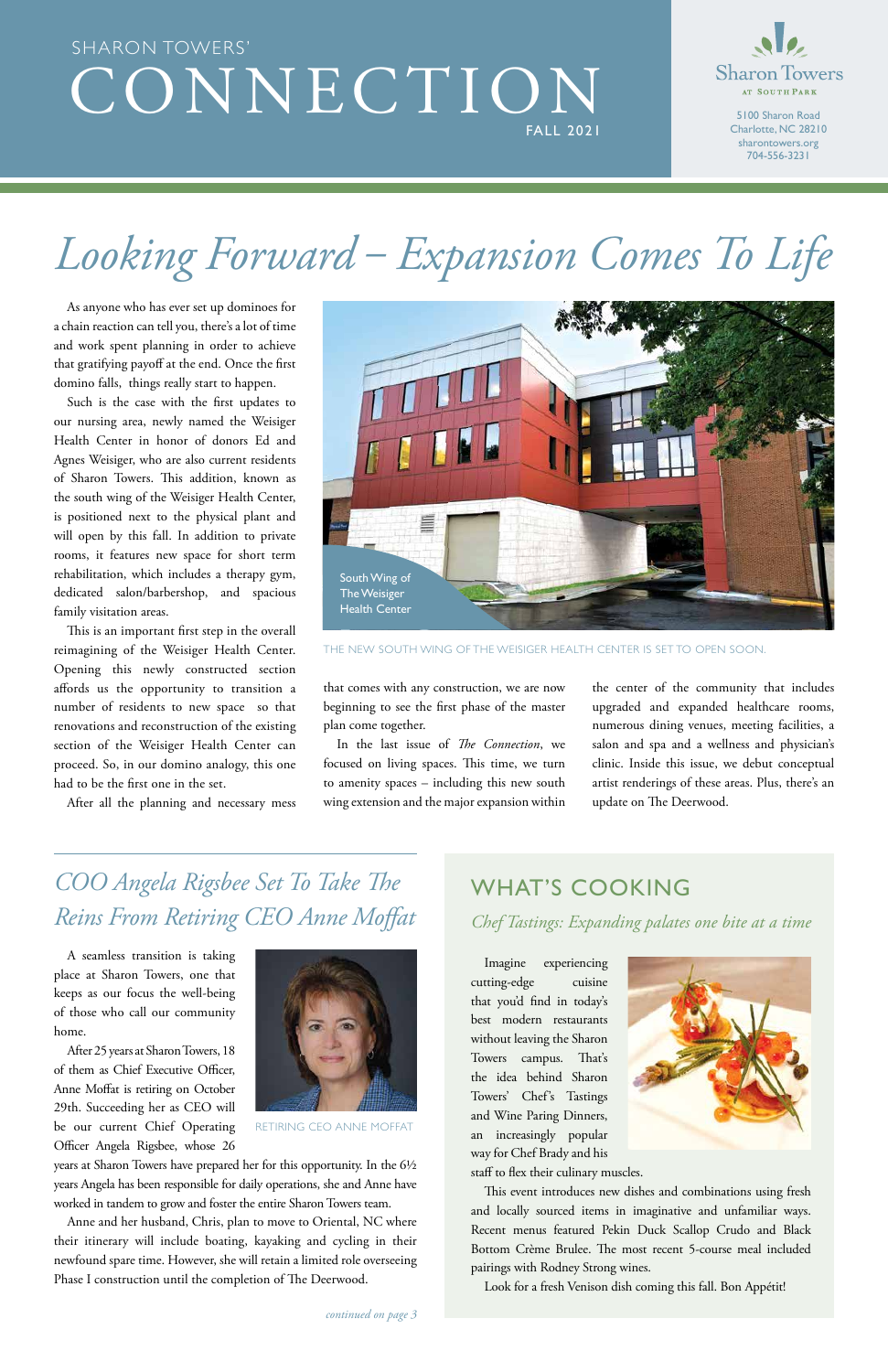## *Upgraded and Expanded Weisiger Health Center*

*continued on next page*

As difficult as it is to imagine what The Deerwood residential apartment building will look like inside, it can be even harder to imagine what a major renovation and expansion will look like once complete. After all, the look and style of the existing spaces at Sharon Towers are etched into our minds, making it challenging to envision anything different.

*I'm looking forward to what the Vitality and Well-Being team will be able to do. They'll have more space to do it. I'm looking forward to the new dining rooms and health care center. I may be up there one day!"* |<br>| I'm looki<br>| Vitality c

With only the south wing of the Weisiger Health Center substantially complete, Sharon Towers commissioned a 3D animation artist to create a conceptual video of the main portion of the new Weisiger Health Center and Commons building, now under construction and expanding into the open area of Sharon Towers known as the Wallace dell. Guided by construction drawings and employing some creative license (since all the materials, furnishings and interior décor in this section of the building are still in the process of being chosen), the artist created a 3D walkthrough that allows us to experience the structure from the interior and exterior even though that portion is still a year away from completion. For many, this "sneak peek" is the first glimpse of what the future will hold for updated and expanded amenities in the community. (Sharon Club members – be sure to contact the marketing



THE MAIN SECTION OF THE WEISIGER HEALTH CENTER & COMMONS IN THE DELL NUMBERS INDICATE LOCATION OF THE OTHER ILLUSTRATIONS.



OR LIVING ROOM OF THE WEISIGER HEALTH

#### IN THE DELL MAIN BUILDING, UPPER FLOOR LIVING ROOM. DÉCOR HAS YET TO BE FINALIZED.

EARLY CONCEPTUAL RENDERINGS: WELLNESS CENTER AND PHYSICIAN'S CLINIC EXAM ROOM, GROUND FLOOR WITH CLINIC EXAM ROOM. DÉCOR HAS YET TO BE FINALIZED..

#### EXCLUSIVE "SNEAK PEEK"

*- Evelyn Gerdes*

*I'm looking forward to the dining facilities and the bar being extended, all the things that bring this community together. I'm excited about the do-over in the health care center, too."* |<br>|-<br>| I'm looki<br>|<br>| bring this *- Martha Mallory*



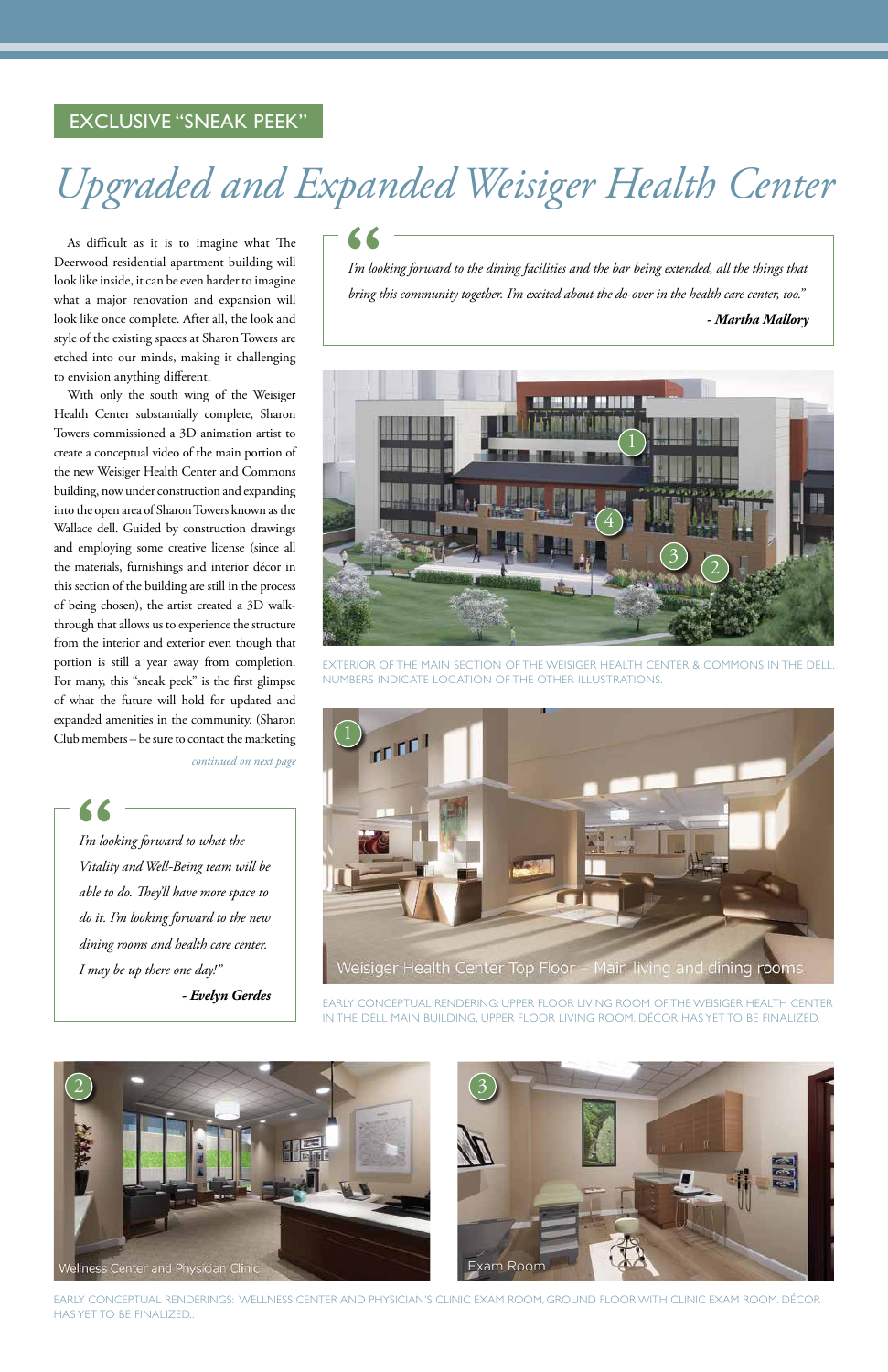positive growth and creating a home-like atmosphere," Anne says. "That's been the focus of upgrading our health care center and dining program and expanding our connection to the surrounding community. Our goal is for everyone, especially those with medical needs, to find comfort and meaning in their aging years. I have no doubt that Angela will do a fabulous job building on that vision. The continuity couldn't be better."

Both Anne and Angela grew up professionally at Sharon Towers. Anne arrived in 1996 as Director of Nursing, became Nursing Home Administrator and then was named Assistant Executive Director by then-CEO Linda Bennett. This was a way to mentor Anne to become CEO, which she did in 2003.

"Angela and I have worked to create a culture centered on

Angela arrived in 1995 as Activities Director and has worked in virtually every part of the organization until being named Sharon Towers' first Chief Operating Officer in 2015. Angela was a teen-ager growing up in the small town of Boxford, Massachusetts when she started working with seniors in an affordable income senior living community. Those summers and vacations led to a calling. "I knew at an early age that I would work with older adults. I've always found great purpose in my work and truly feel it's a privilege to serve."

department to schedule an appointment to see the new 3D video!).

The photos included in this article are still frames captured from the 3D animation. Though they appear quite realistic, they were created using a powerful computer and specialized software.

*I'm delighted they're updating the health care areas. I'm looking forward to the new dining room, and there will be an upscale gourmet restaurant, as well."*  $\begin{array}{c} \begin{array}{c} \text{-} \\ \text{I'm delay} \end{array} \end{array}$ <br>the health

The expanded building contains two floors of common areas that include dining, meeting and recreational space as well as two floors of new, private nursing rooms. Programming will be easy to attend in the new multi-purpose event room because of its centralized location. A spacious wellness center and physicians' clinic is under



EARLY CONCEPTUAL RENDERING: INDEPENDENT LIVING DINING PATIO AND LOUNGE OF COMMONS AREA. MAIN FLOOR. DÉCOR HAS YET TO BE FINALIZED.

construction on the ground floor, along with a spa and salon, complete with massage room. The popular Wolfe Lounge gets an update, too. There are fireplaces throughout and even a dedicated billiards room. Multiple floors of outdoor patio space will provide opportunities to enjoy nature and even Sharon Towers' scrumptious cuisine *al fresco*.

If this sounds like there is something for everyone to like about the expansion and renovation, that's the idea! Watch for more details and updated décor choices in future editions of *The Connection*.

#### ANNE MOFFAT (CONT. FROM P.1) "Anne paid her experience

forward to me," Angela adds. "And I am certainly the beneficiary of her wealth of knowledge. It also was important to both of us that the culture of Sharon Towers endured after Anne's retirement. Though our



styles are different, we see the big picture in a very similar way. I look forward to continuing

Anne's legacy while building Sharon Towers for the future."

Angela and her husband, John, a national manager in the construction equipment industry, have two daughters – Payson, and Kate. Angela's parents, John and Cheryle Larrabee, moved to Charlotte when their two granddaughters were small. Angela likes to say she has felt overloved by her mom and dad her entire life.

In a sense, that has been Anne's job and soon will be Angela's job: To oversee the continuing growth of Sharon Towers. To help our community become a more integral part of the SouthPark area. To provide for the well-being of everyone who lives here and honor those who work here. To do it all with a warmth that makes everyone feel overloved.

INCOMING CEO ANGELA RIGSBEE

*- Catherine Odom*